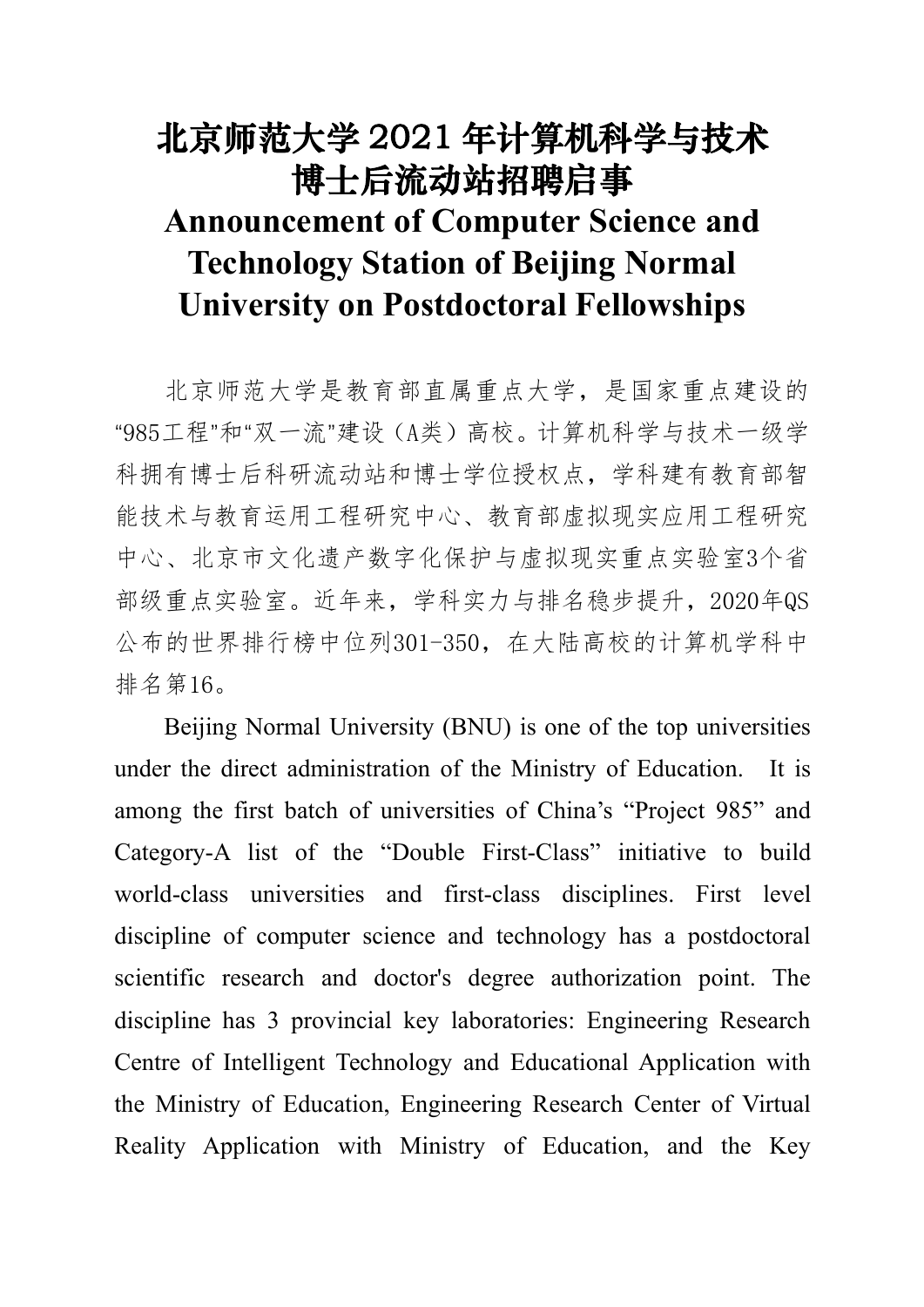Laboratory of Cultural Heritage Digital Protection and Virtual Reality. In recent years, the discipline strength and ranking have been steadily improved. It ranks 301-350 in the world published by QS in 2020, and ranks 16th in the computer discipline among universities in the mainland.

强化关键技术、融合优势学科,学科建设形成了人机交互与 生物信息处理、图形图像与虚拟现实、模式识别和情感计算、人 工智能和普适计算、量子计算与量子信息处理、计算机网络与区 块链技术、自然语言处理和知识工程等研究方向。现根据科研工 作需要,面向国内外公开诚聘以上研究方向博士后研究人员。

To strengthen the key technologies and integrate discipline advantages, discipline construction form the human-computer interaction and biological information processing, graphic image and virtual reality, artificial intelligence, pattern recognition and emotional computing and pervasive computing, quantum computing and quantum information processing, computer network and blockchain technology, knowledge engineering and natural language processing research. According to the needs of scientific research work, we are now open to invite doctoral researchers in the above research directions sincerely.

# 一、 博士后招收类别

## Ⅰ**. Categories**

1.励耘博士后:为我校重点打造的高端博士后项目,招收 条件参照全国博士后管理委员会"国际交流计划"引进项目和"博 士后创新人才支持计划"等国家项目关于入选的要求。学术发展创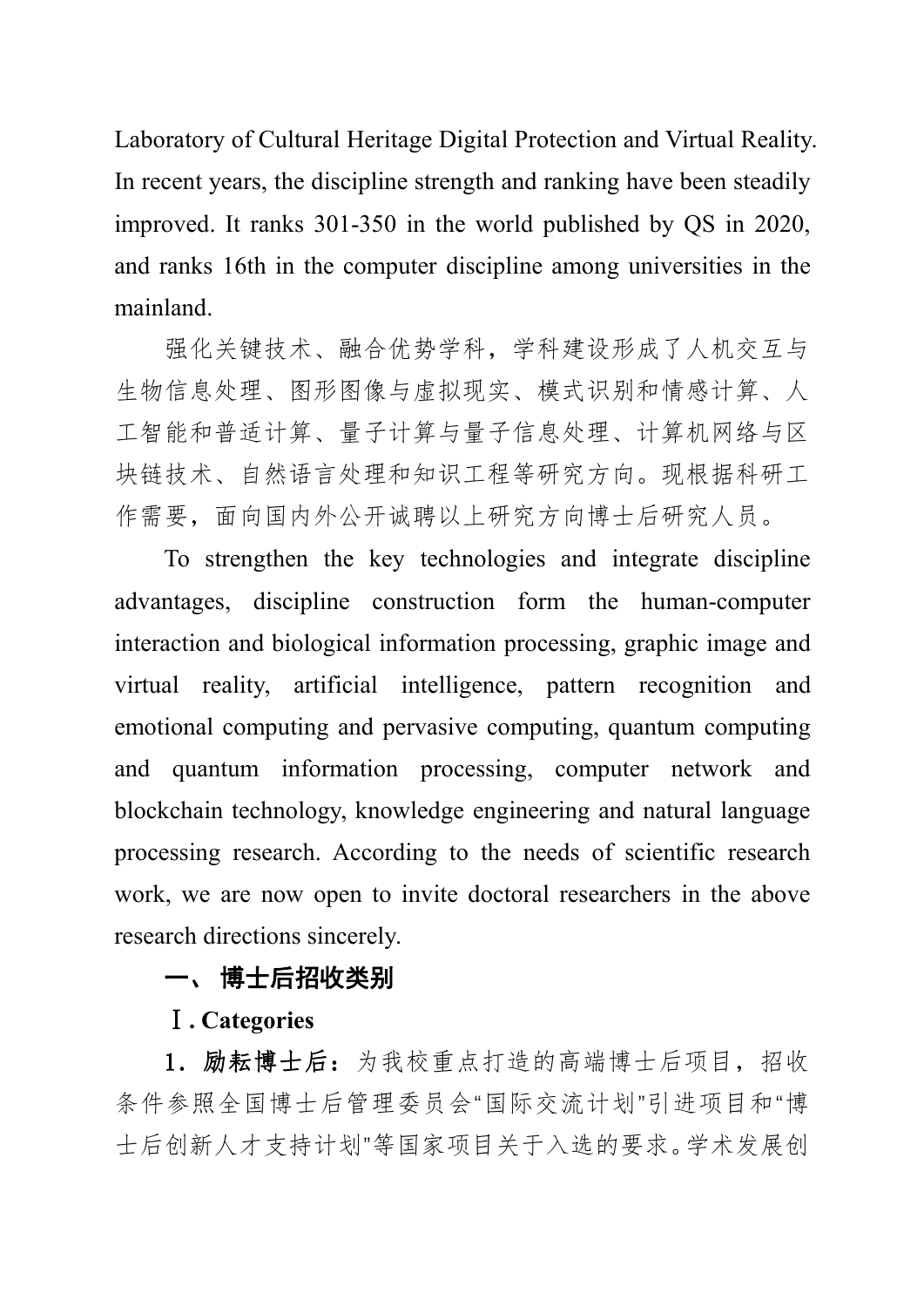新潜力突出,在基础研究或前沿研究等方面提出新观点、新思路, 在本领域公认的重要期刊或会议发表多篇代表性论文。

**1. Liyun Postdoctoral Program:** Funded by Beijing Normal University as an elite postdoctoral program, it aims to attract outstanding candidates with academic excellence from all over the world. The recruitment requirements refer to the requirements of national programs: " Postdoctoral International Exchange Program " and " National Postdoctoral Program for Innovative Talents " issued by National Postdoctoral Management Committee. With outstanding academic development and innovation potential, he or she has put forward new ideas and ideas in basic researches or frontier researches, and published several representative papers in high-impact journals or conferences in the related field are encouraged to apply.

2. A 类博士后: 近三年内在境内外一流大学取得博士学位, 品学兼优、身体健康,年龄在35周岁以下,全职在站工作。近五 年在相关研究领域有较高水平的科研成果产出。

**2. Category-A Postdoctoral Program:** Applicants should have obtained the doctoral degree from a first-class university in China or abroad within the past three years, excellent in character and learning, in good health, under the age of 35, and should work full-time in the station. In the past five years, he or she should have achieved a high level of scientific research achievements in related fields.

3.B 类博士后:获得博士学位,年龄在 35 周岁以下,具 有良好的思想品德和一定的科研潜力。

**3. Category-B Postdoctoral Program: A** PhD degree, age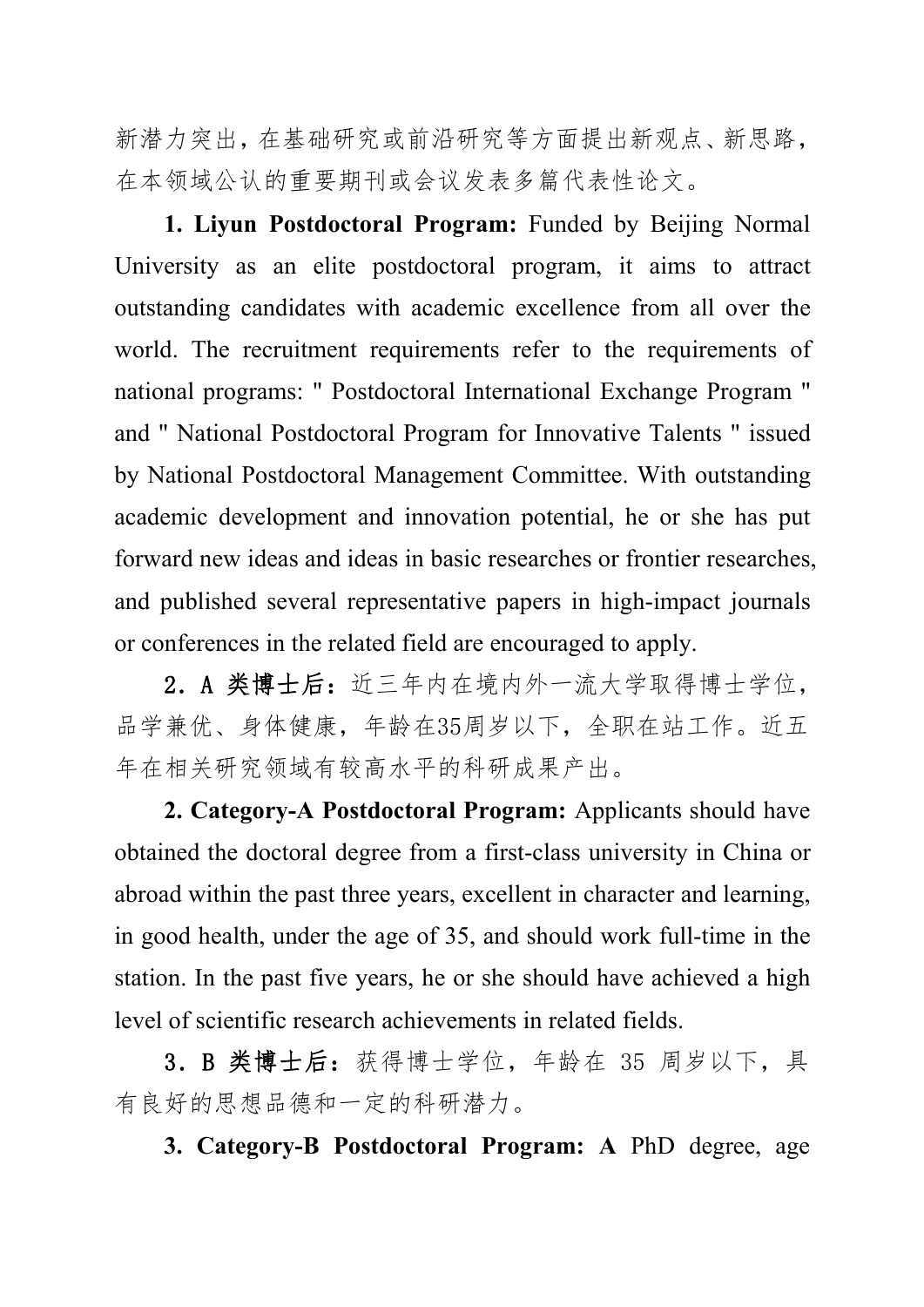under 35, with sound moral character and potential for science and research.

4. 国家项目博士后:由国家博士后专项经费和学校共同资 助,入选项目类型包括国家博士后创新人才支持计划、国际交流 计划引进项目、国际交流计划派出项目、香江学者计划、澳门青 年学者计划、中德博士后交流项目等国家统一设置的各类博士后 人才项目。

**4. National Postdoctoral Program:** This program is jointly funded by BNU and the national special funds for postdoctoral fellows. The selected items consist of all kinds of postdoctoral talent programs set up uniformly by the state, such as the National Postdoctoral Program for Innovative Talents, Postdoctoral International Exchange Program, Postdoctoral International Exchange Fellowship Program, Hong Kong Scholars Program, Macau Young Scholars Program, and China-Germany Postdoctoral Exchange Program.

5. 珠海校区工作博士后:符合学校和博士后流动站进站遴 选指标评估要求,在站期间派驻北师大珠海校区,全职开展博士 后研究工作。

**5. Postdoctoral Program at BNU Zhuhai:** Meet the evaluation requirements of the school and the Postdoctoral Station, work full-time in Zhuhai Campus of Beijing Normal University.

## 二、博士后薪酬待遇

#### **II. Remuneration and Benefits**

1. 励耘博士后年薪 30 万元(税前),学校为励耘博士后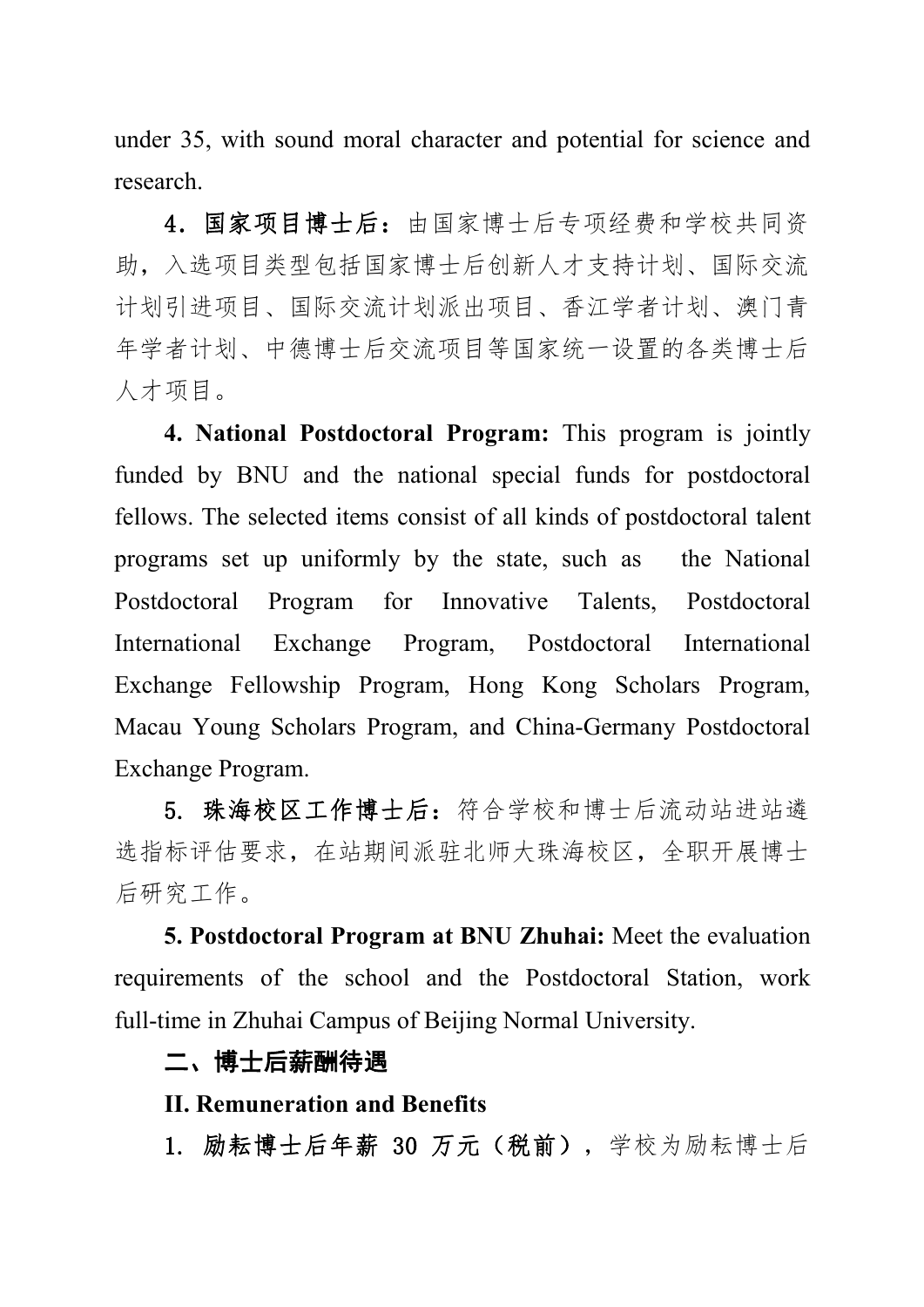提供租房补贴 5 万元/年,并可根据房源情况以市场价租住博士 后公寓。正常在站期间可为其符合条件的子女办理在北京师范大 学实验幼儿园新校区幼儿园(沙河)或北京师范大学昌平附属学 校小学部(沙河)入学(园)。

**1. Liyun postdoctoral program**, each fellowship includes an annual pre-tax salary of 300,000 RMB. A housing subsidy of 50,000 RMB per year, and the postdoctoral apartment available at the market price is provided. The successful candidates may register their eligible children for the New Campus (in Shahe town) of Beijing Normal University Experimental Kindergarten or the Primary School(in Shahe town) of Changping Affiliated School of Beijing Normal University during their stay at BNU.

2. A 类博士后年薪 18 万元(税前),学院和合作导师将根 据业绩情况提供有竞争力的薪酬补贴。

**2. Category-A Postdoctoral Program**, each fellowship shall have an annual pre-tax salary of 180,000 RMB . The host college and postdoctoral supervisor will provide competitive compensation and subsidies according to their performance.

3. B 类博士后,薪酬由合作导师决定,可享受科研业绩奖励 等。

**3. Category-B Postdoctoral Program,** the candidates can discuss with the postdoctoral supervisor and the host college about the salary, and research performance reward are available.

4. 国家项目博士后,入选全国博士后管理委员会"国际交流 计划"引进项目 和"博士后创新人才支持计划"者年薪提高至 35 万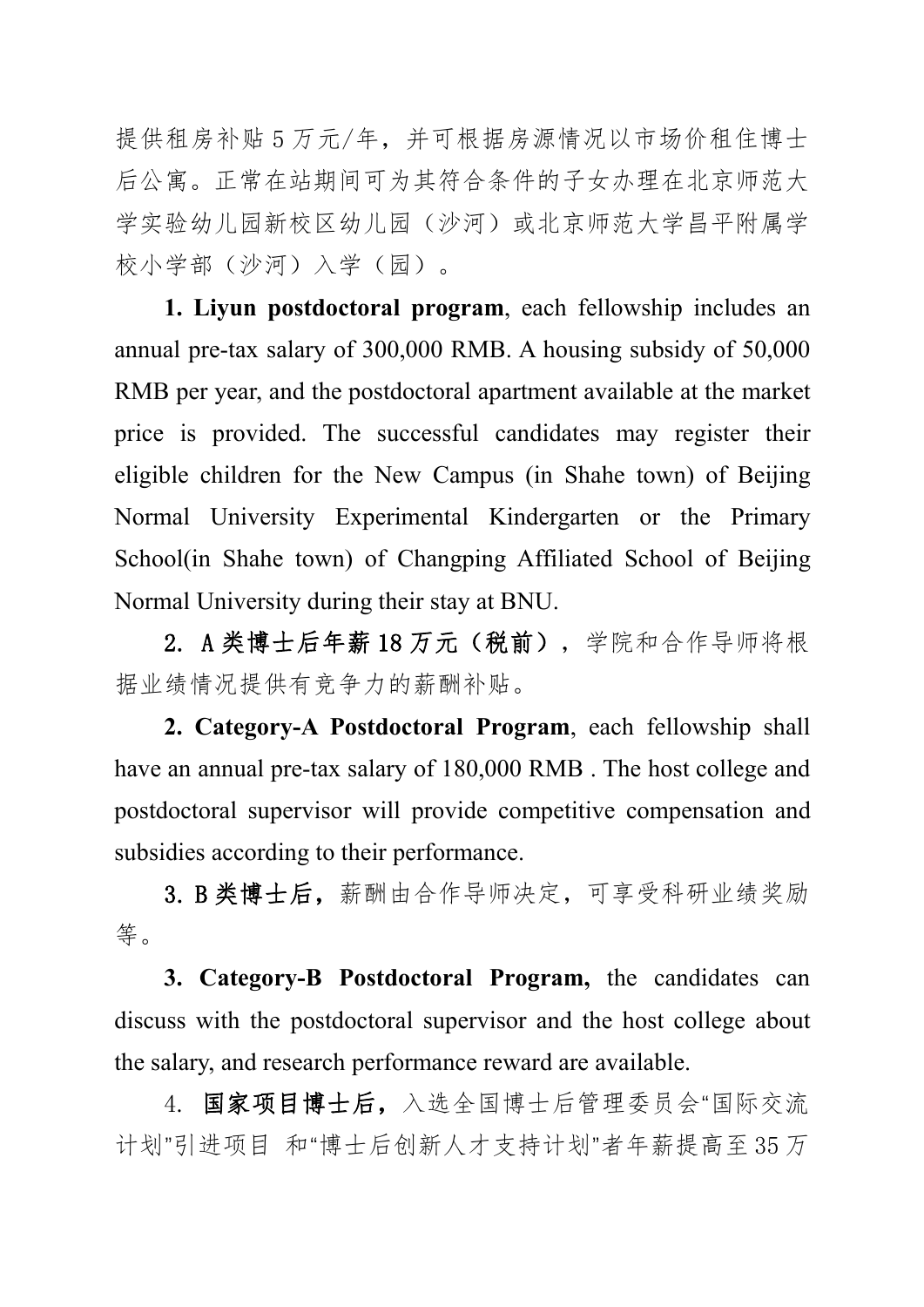元(税前),提供租房补贴 5 万元/年,并可根据房源情况以市 场价租住博士后公寓;正常在站期间可为其符合条件的子女办理 在北京师范大学实验幼儿园新校区幼儿园(沙河)或北京师范 大 学昌平附属学校小学部(沙河)入学(园)。其他类型国家项目 博士后由国家博士后专项经费资助,根据入选的项目类型和相关 政策兑现待遇。

**4. National Postdoctoral Program,** For each successful candidate who is enrolled in the Postdoctoral International Exchange Program and the National Postdoctoral Program for Innovative Talents, the pretax annual salary is raised to 350,000 RMB, in addition to a housing subsidy of 50,000 RMB per year and can rent the postdoctoral apartment available at the market price. The successful candidates may register their children for the New Campus (in Shahe town) of Beijing Normal University Experimental Kindergarten or the Primary School(in Shahe town) of Changping Affiliated School of Beijing Normal University during their stay at BNU. For those who are selected into other national programs, the remuneration and benefits will depend on the type of programs and relevant policies.

5. 珠海校区工作博士后第一类的薪酬为 40 万元/年(税前), 珠海校区工作博士后第二类的薪酬 30 万元/年(税前)。此外, 在站期间,珠海校区提供每人5万元的科研启动费,并为博士后 提供租住公寓。

**5. Postdoctoral Program at BNU Zhuhai,** the salary of the first-category is RMB 400,000 per year (before tax), and the salary of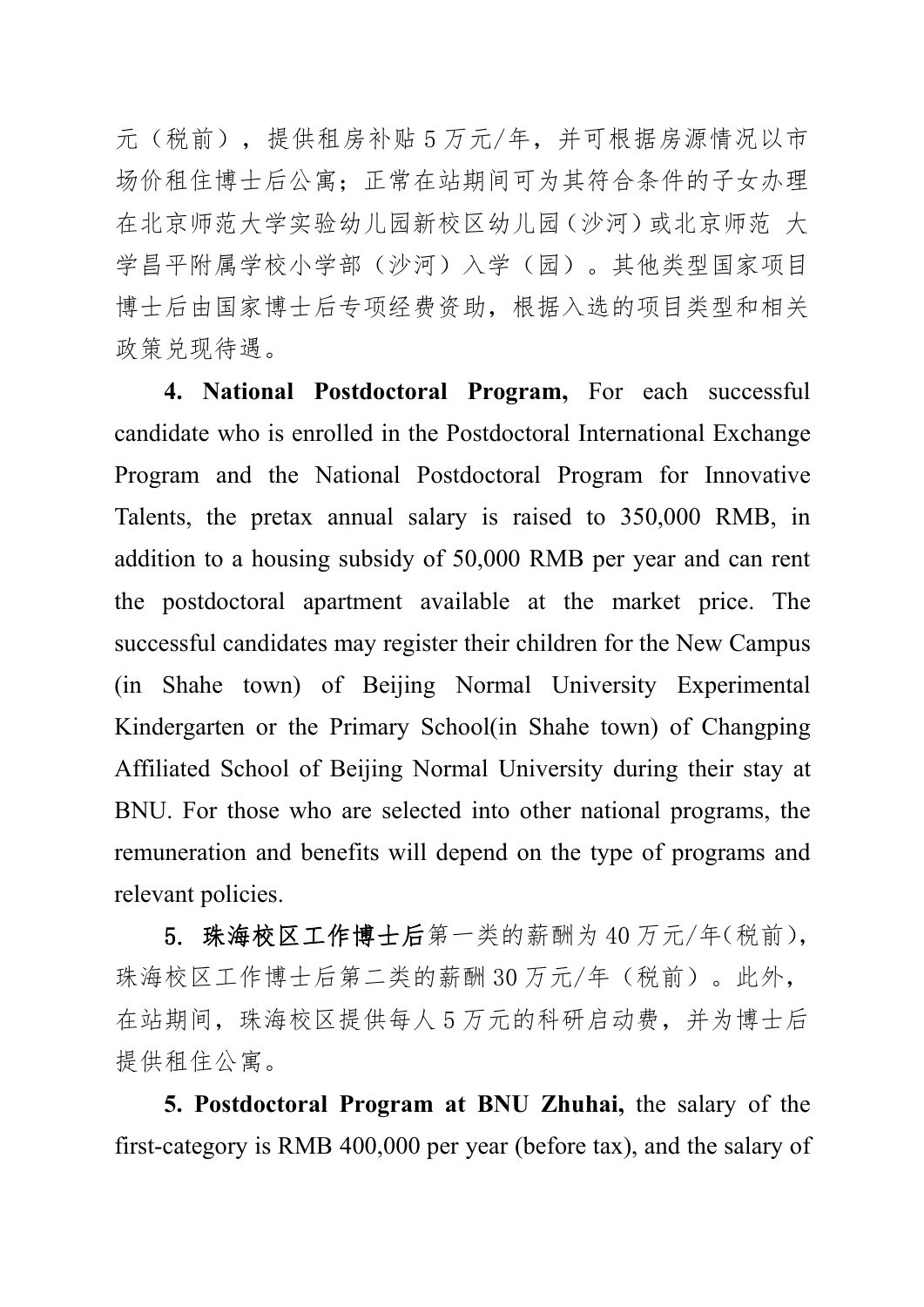the second-category is 300,000 RMB per year(before tax). In addition, zhuhai campus will provide a research start-up fee of 50,000 RMB for each successful candidates, as well as a rental apartment.

\*各类博士后除上述待遇外,若在博士期间成果突出或取得 重要贡献,学院与和作导师将额外发放薪酬补贴,一人一议。

In addition, The host college and supervisor will provide additional subsidies for successful candidates based on their achievements, contributions and other relevant conditions.

# 三、选拔方式和程序

## **III. Selection Methods and Procedures**

经海内外公开招聘,个人向合作导师或用人单位提出申请, 用人单位初审选拔并公示,学校组织专家评审等环节对拟候选人 进行综合考察,确定最终入选人员。

Any interested candidate can submit an application to the postdoctoral supervisor or the host college. The host college will organize a preliminary review first. After the announcement of shortlist, BNU will conduct expert panel to evaluate and then determine the successful candidates.

## 四、报名方式及材料

#### **IV. Registration Methods and Materials**

应聘者将个人学术简历、成果及支撑材料发送至刘秋丽邮箱: liuqiuli@bnu.edu.cn,邮件标题注明"博士后应聘+姓名"。

联系人:刘秋丽,联系电话:010-58802620。

Applicants should send their academic CV, achievements and supporting materials to Liu Qiuli via email: liuqiuli@bnu.edu.cn with